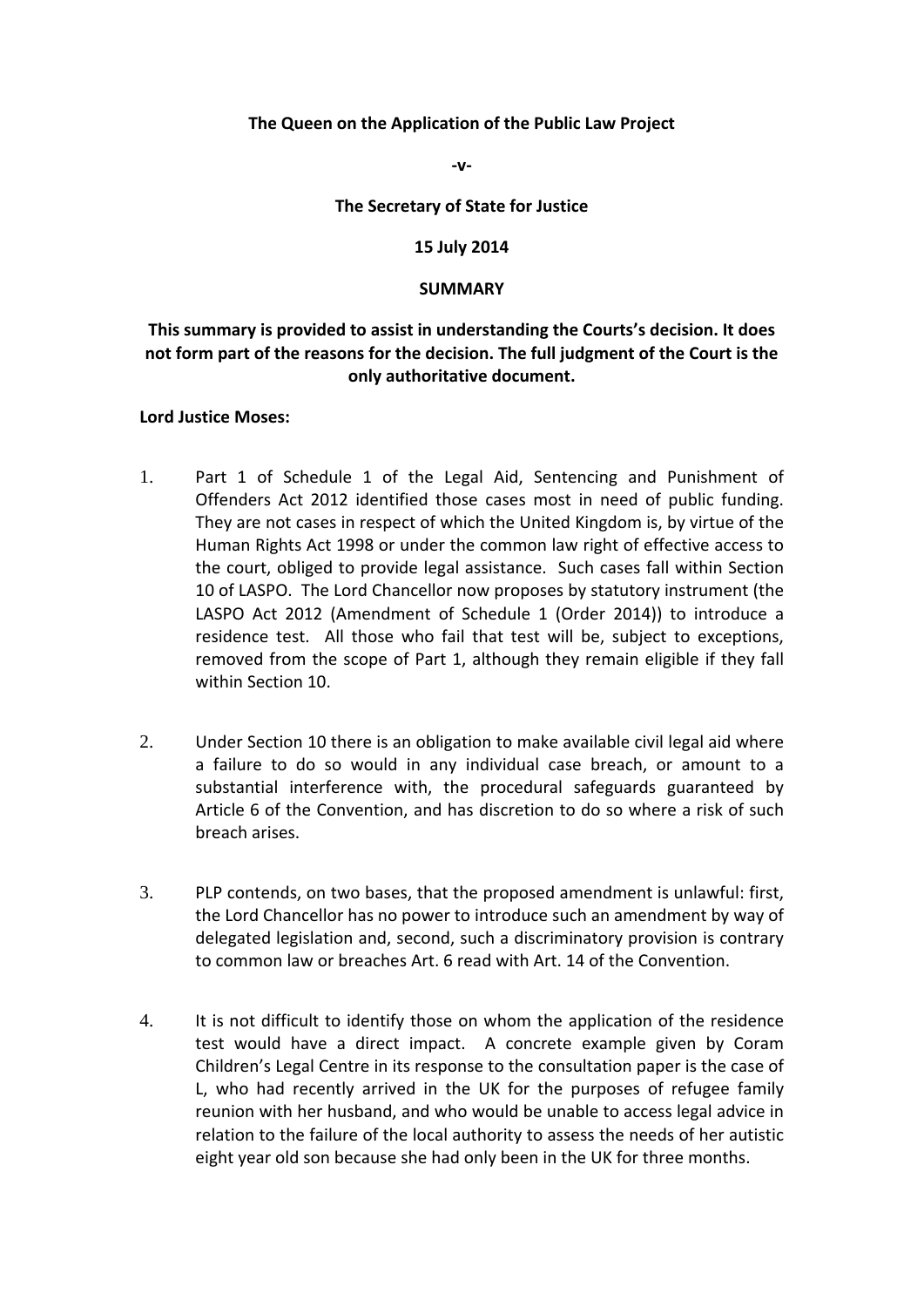- 5. Ms Nicola Mackintosh QC of Mackintosh Law gives the example of P, a severely learning disabled adult, who had been "forced to live in a dog kennel outside the house, had been beaten regularly by his brother and mother, and starved over an extensive period of time". With the benefit of legal aid and the involvement of the Official Solicitor, proceedings in the Court of Protection resulted in a determination that it was in P's best interests to live separately from his family in a small group home with his friends and peers and 24‐hour care. Yet, as Ms Mackintosh explains, it would have been impossible to ascertain whether P met the residence test
- 6. If the introduction of a residence test by secondary legislation exceeds the power to make delegated legislation conferred by the statute, it will be ineffective. Analysis of Part 1 of Schedule 1 shows that the statute seeks to confine civil legal services which the Lord Chancellor must secure to cases which are judged to be of the greatest need. Parliament has chosen to exercise a judgement according to the criteria of need and not on any other basis.
- 7. The Ministry of Justice described LASPO, before the introduction of the residence test, as "targeting legal aid at the most serious cases which have sufficient priority to justify the use of public funds".
- 8. No one can pretend that removing legal aid from non-residents is a means of targeting legal aid at those most in need. Non‐residents who fall within those cases identified as being of greatest need are not in any less need by reason of their status as non‐residents. There is no dispute as to the purpose of the introduction of the residence test. It is designed to ensure that those on whom civil legal aid is conferred "have a strong connection with the UK". This test has nothing to do with need or an order of priority of need. It is, entirely, focussed on reducing the cost of legal aid.
- 9. The Lord Chancellor now asserts a power to introduce secondary legislation which excludes, from those adjudged to have the highest priority need, those whose need is just as great, but whose connection with the United Kingdom is weaker.
- 10. The introduction of the secondary legislation, restricting the provision of those services to residents, maintains and preserves such services as the Lord Chancellor considers demonstrate the greatest need, but merely deprives non‐residents of the opportunity to take advantage of them
- 11. The court concluded that the proposed amendment by secondary legislation instrument is *ultra vires* and unlawful; that LASPO does not permit the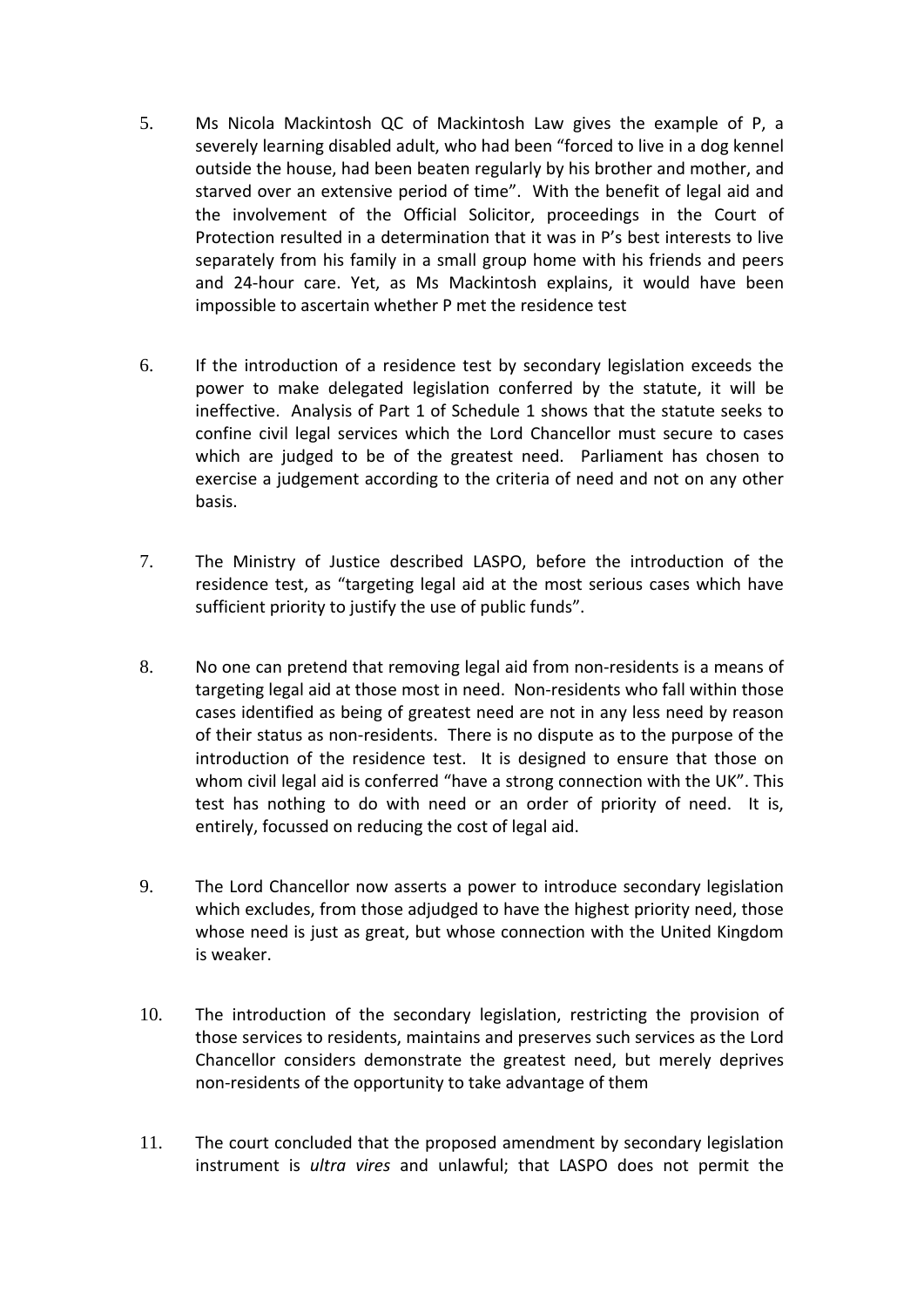residence criterion to be introduced by secondary legislation. The secondary legislation extends the scope and purpose of the statute and is, accordingly, outwith the power conferred by s.9 as supplemented by s.41

- 12. PLP's essential complaint relating to discrimination is that, by introducing the residence test, the Lord Chancellor has unlawfully discriminated between those whose cases fall within Schedule 1 categories. This, PLP contends, amounts to unlawful discrimination in the context of three key constitutional values: access to justice, equal treatment before the law and the rule of law itself.
- 13. The real question raised by the instant case is whether, once the United Kingdom has chosen to provide legal assistance in cases where it was under no duty to do so, it may refuse such assistance to those who would otherwise qualify save for the fact that they do not meet a residence test.
- 14. The focus of this application is on cases where, in recognition of need, the United Kingdom is prepared to provide legal assistance without being under any obligation to do so. If legal assistance which a state chooses to provide may be regarded as analogous to social welfare benefits, as the Lord Chancellor contended, then the legality of a residence test is more easily established. These cases are different from the distribution of welfare benefits because the Government has already reached the conclusion that certain categories of case demonstrate such a high priority of need as to merit litigation supported by taxpayers' subsidy.
- 15. What must be justified is not the denial of legal aid but discrimination in cases of equal need between those who are eligible and those who are not. If the Lord Chancellor had wished he could have denied all civil legal assistance to anyone save in respect of those where he was under a legal duty to provide such assistance. But he has not chosen to restrict legal assistance to cases falling within s.10. He has chosen to go further and must, therefore, act lawfully in the manner in which he makes his choices.
- 16. *Ex hypothesi*, the 'foreign' claimants' cases have merit but they cannot afford to pay for advice or representation. Their cases are of the claimant's greatest importance, as judged by the Lord Chancellor, otherwise they would not have found their way into Schedule 1. As the Lord Chancellor said "Fundamental rights to access to justice…are protected". Absent legal assistance litigants will be substantially hampered in vindicating their rights. But "he who is subject to English law is entitled to its protection" (Lord Scarman). The consequence of the residence test is to hamper a non‐resident claimant, when compared to a resident claimant, in seeking to vindicate domestic